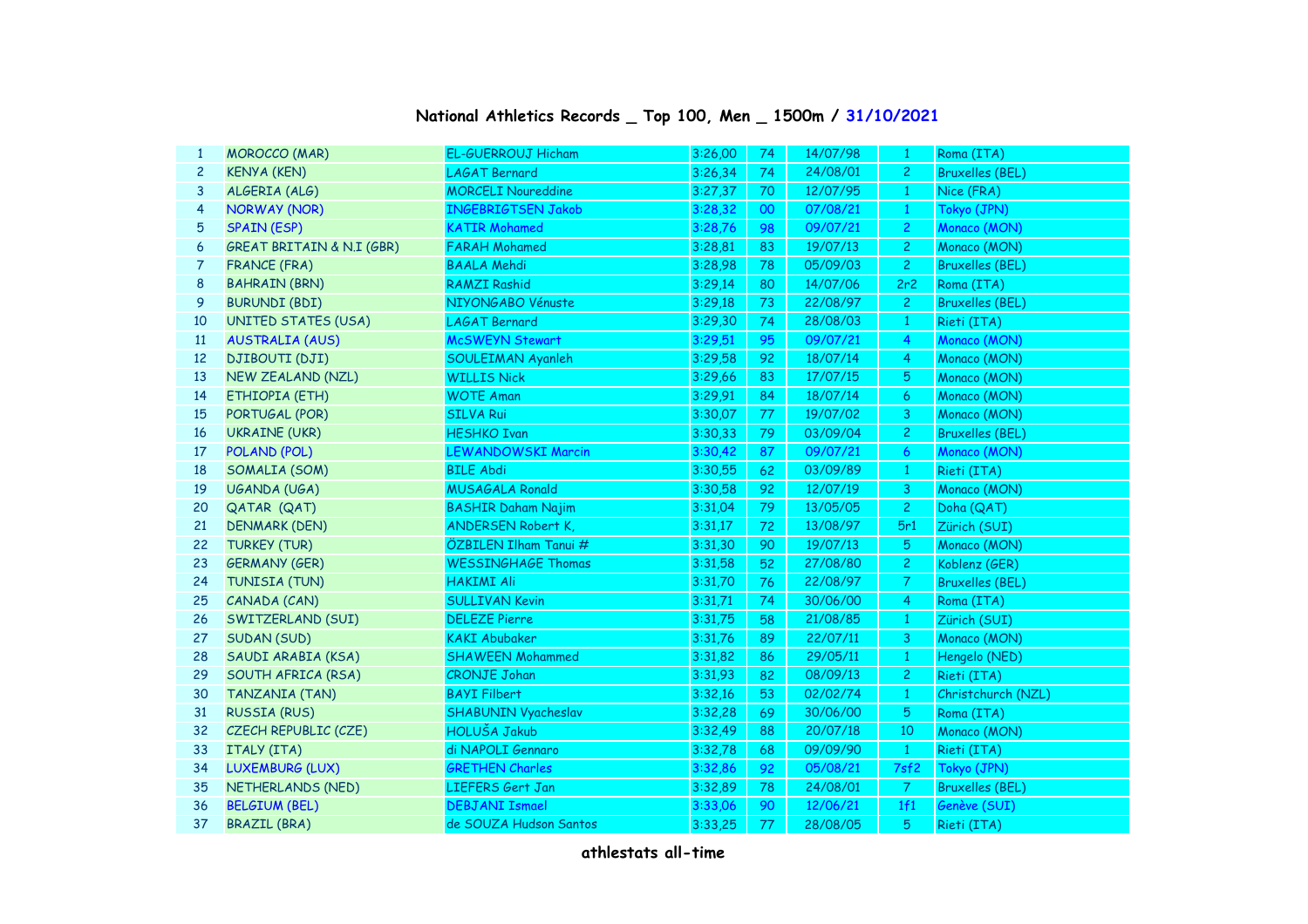| 38 | CROATIA (CRO)           | <b>ZORKO Branko</b>            | 3:33,30 | 67 | 08/08/98 | <sup>11</sup>    | Monaco (MON)               |
|----|-------------------------|--------------------------------|---------|----|----------|------------------|----------------------------|
| 39 | IRELAND (IRL)           | <b>FLYNN Ray</b>               | 3:33,5  | 57 | 07/07/82 | $\overline{2}$   | Oslo (NOR)                 |
| 40 | SWEDEN (SWE)            | <b>BERGLUND Kalle</b>          | 3:33,70 | 96 | 06/10/19 | 9f1              | Doha (QAT)                 |
| 41 | <b>ROMANIA (ROU)</b>    | <b>VASILE Alexandru</b>        | 3:34,13 | 75 | 13/06/97 | $\mathbf{1}$     | București (ROU)            |
| 42 | PERU (PER)              | <b>TORRENCE David</b>          | 3:34,67 | 85 | 18/06/17 | $\bf 8$          | Stockholm (SWE)            |
| 43 | <b>AUSTRIA (AUT)</b>    | WEIDLINGER Günther             | 3:34,69 | 78 | 07/06/00 | 2r1              | Kassel (GER)               |
| 44 | SERBIA (SRB)            | ZDRAVKOVIC Dragan              | 3:34,85 | 59 | 20/08/83 | $\overline{c}$   | Praha (CZE)                |
| 45 | CUBA (CUB)              | <b>CASTILLO Maurys Surel</b>   | 3:35,03 | 84 | 07/06/12 | 3r1              | Huelva (ESP)               |
| 46 | INDIA (IND)             | <b>JOHNSON Jinson</b>          | 3:35,24 | 91 | 01/09/19 | $\overline{2}$   | Berlin (GER)               |
| 47 | <b>GUATEMALA (GUA)</b>  | <b>GRIJALVA Luis</b>           | 3:35,32 | 99 | 18/07/21 | 2f1              | Mission Viejo (USA)        |
| 48 | JAPAN (JPN)             | <b>KAWAMURA Kazuki</b>         | 3:35,42 | 97 | 17/07/21 | $\mathbf{1}$     | Chitose (JPN)              |
| 49 | <b>HUNGARY (HUN)</b>    | <b>TÖLGYESI Balazs</b>         | 3:35,57 | 73 | 01/08/96 | 10s1             | Atlanta (USA)              |
| 50 | PUERTO RICO (PUR)       | NAPOLITANO Rob                 | 3:35,63 | 94 | 03/06/21 | 2f1              | Portland (USA)             |
| 51 | ZIMBABWE (ZIM)          | <b>HANNECK Phillimon</b>       | 3:35,76 | 71 | 11/08/91 | 3                | Grosseto (ITA)             |
| 52 | <b>URUGUAY (URU)</b>    | <b>CATROFE Santiago</b>        | 3:35,82 | 99 | 12/06/21 | $\overline{c}$   | Nice (FRA)                 |
| 53 | ERITREA (ERI)           | <b>WELDAY Hais</b>             | 3:35,96 | 89 | 10/06/09 | 6r1              | Huelva (ESP)               |
| 54 | <b>BELARUS (BLR)</b>    | <b>RAKIPOV Azat</b>            | 3:36,16 | 68 | 06/08/92 | 7s2              | Barcelona (ESP)            |
| 55 | <b>ARGENTINA (ARG)</b>  | <b>BRUNO Federico</b>          | 3:36,18 | 93 | 29/06/21 | 1f2              | Castellón (ESP)            |
| 56 | FINLAND (FIN)           | <b>LOIKKANEN Antti</b>         | 3:36,3  | 55 | 16/06/80 | $\mathbf{1}$     | Imatra (FIN)               |
| 57 | CHINA (CHN)             | <b>DOU Zhaobo</b>              | 3:36,49 | 83 | 24/10/03 | $\mathbf{1}$     | Changsha (CHN)             |
| 58 | DOMINICA (DMA)          | <b>AGAR Stephen</b>            | 3:36,60 | 68 | 02/06/96 | $\overline{c}$   | Abbotsford (CAN)           |
| 59 | <b>MEXICO (MEX)</b>     | <b>SOLARES Pablo</b>           | 3:36,67 | 84 | 30/05/09 | 6                | New York (USA)             |
| 60 | <b>GREECE (GRE)</b>     | STROUBAKOS Panayiótis          | 3:36,74 | 72 | 24/08/97 | 14               | Köln (GER)                 |
| 61 | <b>VENEZUELA (VEN)</b>  | <b>VILLANUEVA Eduar</b>        | 3:36,96 | 84 | 01/09/11 | 5sf2             | Daegu (KOR)                |
| 62 | IRAN (IRI)              | <b>MORADI Sajad</b>            | 3:37,09 | 83 | 23/11/10 | $\mathbf{2}$     | Guangzhou (CHN)            |
| 63 | MOLDAVA (MDA)           | <b>MAMONTOV Anatoliy</b>       | 3:37,2  | 49 | 22/07/76 | $\mathbf{1}$     | Podolsk (RUS)              |
| 64 | LATVIA (LAT)            | <b>JURKEVICS Dmitrijs</b>      | 3:37,35 | 87 | 28/06/11 | 4r1              | Sollentuna (SWE)           |
| 65 | LITHUANIA (LTU)         | <b>BERTAŠIUS Simas</b>         | 3:37,38 | 93 | 11/07/21 | $5\phantom{.0}$  | Sotteville-lès-Rouen (FRA) |
| 66 | <b>KAZAKHSTAN (KAZ)</b> | <b>KALSIN Vladimir</b>         | 3:37,54 | 58 | 24/06/84 | $\overline{4}$   | Kyiv (UKR)                 |
| 67 | CHILE (CHI)             | DÍAZ Carlos                    | 3:37,82 | 93 | 03/06/16 | 8r1              | Huelva (ESP)               |
| 68 | ALBANIA (ALB)           | <b>NIKOLLI David</b>           | 3:37,82 | 94 | 05/09/21 | 6                | Padova (ITA)               |
| 69 | <b>ECUADOR (ECU)</b>    | PIEDRA Bayron                  | 3:37,88 | 82 | 25/07/07 | 3                | Río de Janeiro (BRA)       |
| 70 | <b>KUWEIT (KUW)</b>     | <b>AL-AZIMI Mohamed Mutlak</b> | 3:37,95 | 82 | 12/06/13 | $\boldsymbol{6}$ | Dakar (SEN)                |
| 71 | <b>RWANDA (RWA)</b>     | <b>SHARANGABO Alexis</b>       | 3:38,16 | 78 | 29/07/00 | $\overline{c}$   | Palo Alto (USA)            |
| 72 | EGYPT (EGY)             | <b>MOHAMED Hamada</b>          | 3:38,16 | 92 | 29/07/11 | 8r2              | Stockholm (SWE)            |
| 73 | <b>ESTONIA (EST)</b>    | <b>NURME Tiidrek</b>           | 3:38,59 | 85 | 15/08/08 | 9h3              | Beijing (CHN)              |
| 74 | KOREA (SOUTH) (KOR)     | <b>KIM Soon-hyung</b>          | 3:38,60 | 73 | 03/12/93 | $\mathbf{1}$     | Manila (PHI)               |
| 75 | SENEGAL (SEN)           | <b>SECK Mor</b>                | 3:38,88 | 85 | 15/07/14 | $\mathbf{1}$     | Trento (ITA)               |
| 76 | JAMAICA (JAM)           | <b>GREEN Stephen</b>           | 3:39,19 | 71 | 28/08/94 | $\mathcal{T}$    | Victoria (CAN)             |
| 77 | SLOVENIA (SLO)          | <b>TOMIC Aleš</b>              | 3:39,29 | 77 | 08/07/02 | 12               | Zagreb (CRO)               |
|    |                         |                                |         |    |          |                  |                            |